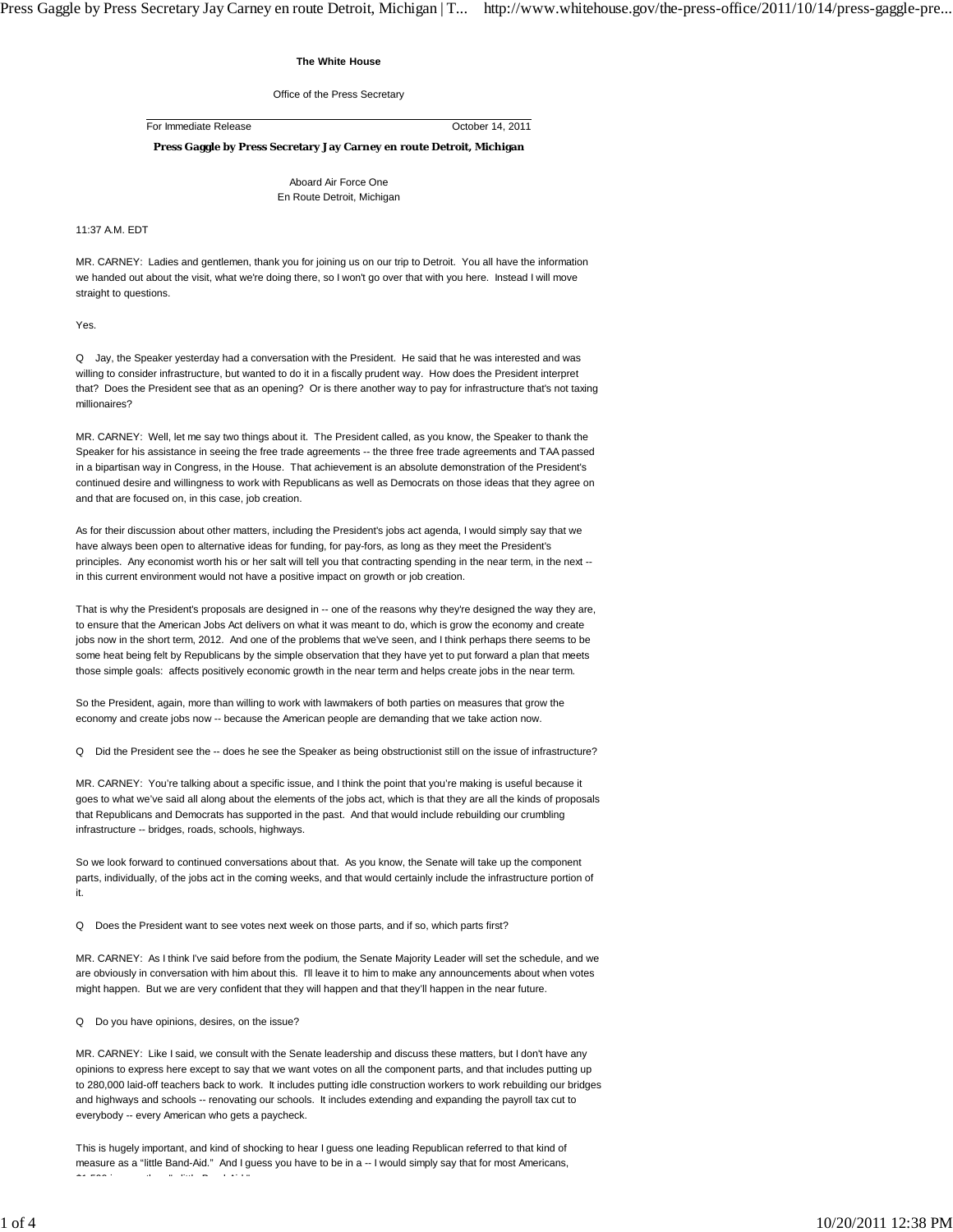\$1,500 is more than "a little Band-Aid."

Q -- the tone of the Speaker for these yesterday, or just the fact that he read that out -- in the tone that he did?

MR. CARNEY: We're fine with where we are on this discussion about the need to move the economy and create jobs now, and that's clearly a conversation the President has had and will continue to have with both the Speaker of the House, Leader Pelosi --

Q But the tone of --

MR. CARNEY: It's fine by us. What I think it points out is what I said before that Republicans are coming under pressure from their constituents to do something on jobs and the economy because, again -- and one of the reasons why they're coming under pressure is because we're not just saying that this is essential, their constituents are saying it, and independent economic analysts are saying what we're saying, which is that the President's plan is a plan to grow the economy and create jobs in the near term.

The Republican so-called plan for job creators, while it may have some good ideas in it, including passage of free trade agreements and passage of patent reform and some other issues, those same outside economic analysts are saying it will have no significant impact on the economy or jobs in the near term.

So you can have a plan -- and we all have policy proposals for different areas that will do different things that may be meritorious -- but what the Republicans lack at this point is a plan for jobs and the economy now.

Q Following up on that, just to look at the jobs bus tour that he's doing early next week, is the President going to have like a change to his message at all? I mean, the things you're saying are sort of the same things you've been saying before the Senate voted down --

MR. CARNEY: Let me make clear to you that this is not -- the Senate vote was the beginning of the fight, not the end. And we aren't going to stop talking about jobs and the economy until we have the kind of economic growth and job creation that this country needs and deserves and that the American people need and deserve.

And so you can expect to hear us -- hear the President making the case for the need to take action until Congress takes action on every item in the American Jobs Act, makes a decision about every item in it -- and then considers other proposals that may come from Congress, or further proposals we have for job creation and economic growth, that are paid for, that don't add a dime to the deficit.

I mean, there is no higher priority. So to suggest that, oh, we've talked about it for a few weeks and we should change topics -- not going to happen.

Q I didn't mean change topics. I mean, like, say something like -- "pass this jobs bill, pass this jobs bill," "tweet." They didn't pass the jobs bill.

MR. CARNEY: They are taking up the individual components of the jobs bill, and I think every senator and then hopefully every member of the House of Representatives will then have to explain if they vote no why they chose millionaires who have done extraordinarily well -- and that's a good thing -- but they've done extraordinarily well in the last 10 or 15 years, where the middle class has flat-lined or seen their incomes decline -- they're protecting millionaires rather than putting teachers back to work. Siding with millionaires rather than putting construction workers back to rebuilding our infrastructure. Protecting millionaires rather than giving every working American a tax cut, an expanded tax cut; small businesses a tax cut; small businesses incentives to hire veterans. I mean, there has to be an answer.

Q Can you explain why a bus tour this time? I mean, last time I think you guys said it was to reach places that were hard to get to by air. This the same thing?

MR. CARNEY: It's the same thing. It is a very positive thing for the President -- and I would argue any President -to get out of Washington and to talk to Americans around the country. And he felt that was the case on his first bus trip, and he looks forward to the one we're taking next week.

Q Can I just ask you about this trip to Michigan. This is a region that did not fare so well under NAFTA -- there are folks who say that was a bad deal despite predictions that it would be good. What is the President's message as to why this trade deal is one that will help this region rather than hurt it.

MR. CARNEY: This President accomplished something that a lot of people -- a lot of observers, both journalists and others, thought would never come to pass. He was willing to walk away from the Korean Free Trade Agreement because he didn't think it was good enough, strong enough, or provided enough protections for American workers and American businesses. He took a lot of grief for that. He was able to achieve a better deal, a deal that's good for both countries, good for workers and businesses in both countries, that will, combined with the other free trade agreements and combined with TAA -- assistance to workers displaced by trade agreements -- be a boon for the economy, be a boon for employment in this country, supporting up to 70,000 jobs.

I think going to Michigan this President has an enormously powerful message that will resonate with the citizens of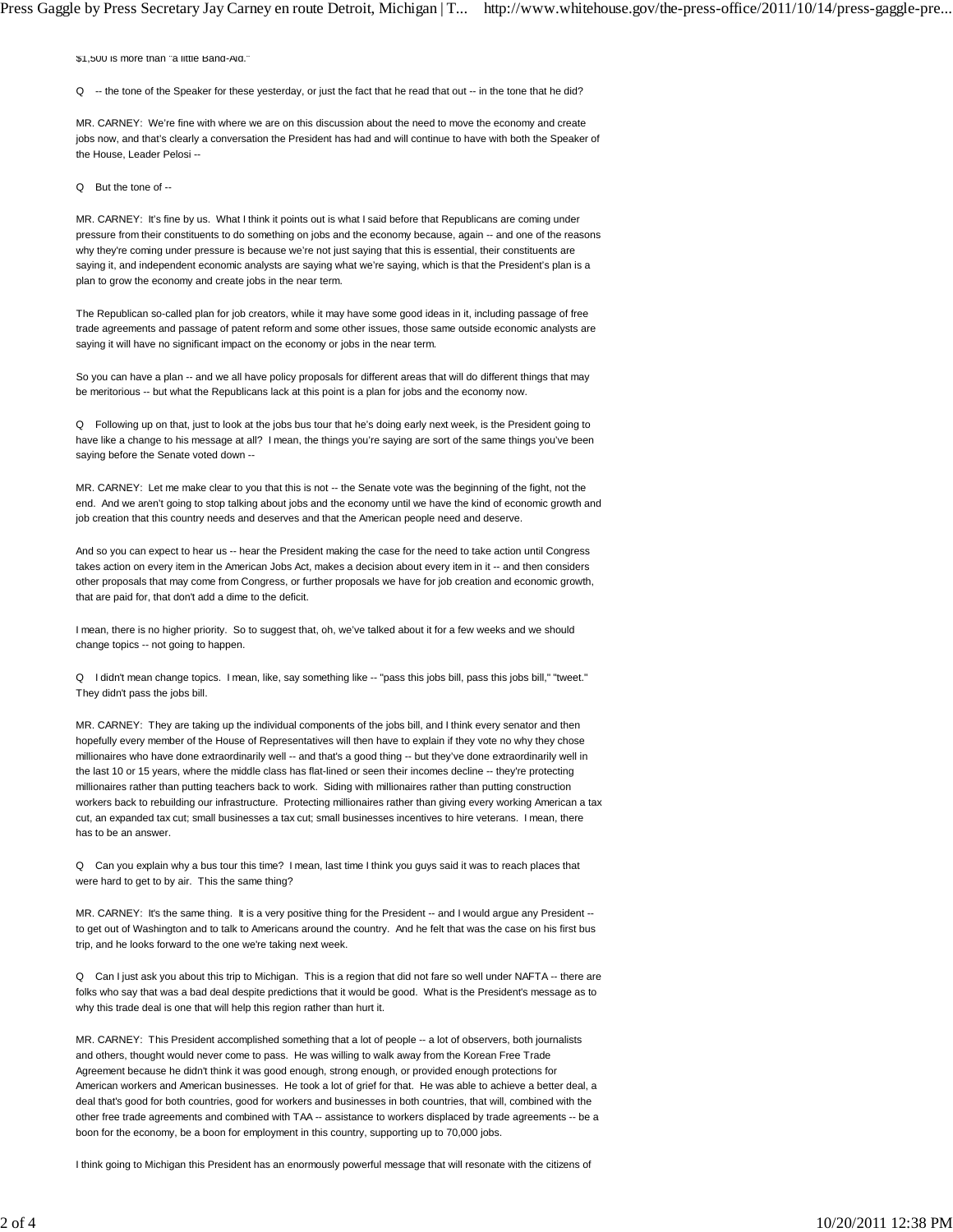Michigan, not least because this President took action that was very unpopular -- even in Michigan at the time -- to save and oversee the restructuring of two American automobile -- two of the Big Three American automobile companies that resulted in the salvation of a million-plus jobs. Others thought that wasn't worth it. Others thought it was fine basically ending the American automobile industry and just accepting a fate that this President would not accept -- that we would no longer be competitive in that industry, in that field.

I think we saw some sales numbers this morning that reflect the wisdom of the President's decision. And he believes that folks in Michigan and around the region, around the country, understand why he did what he did.

Q If I could follow -- you talk about why the free trade deal is good for American workers and companies. Does he believe it's good for Michigan workers and companies? And if so, why do members of the Michigan congressional delegation disagree?

MR. CARNEY: Well, obviously there was strong bipartisan support for the free trade agreements. Not every Democrat voted for it; not every Republican voted for them. The fact is that, overall, yes, this President believes very strongly that these agreements are good for the country, good for the region, good for Michigan. I'm sure you'll hear from him today when he speaks on that matter. It is why he insisted on -- against a lot of resistance -- making sure that TAA was part of this deal, and why he fought so hard to make the Korean Free Trade Agreement the best possible agreement for Americans -- American workers and businesses. And again, I think the overall record here with regards to the automobile industry, with regards to Michigan and the region, is extremely positive.

Q Jay, about a year ago, Ford ran an ad pointing out that for every 52 cars that came from South Korea to the U.S., the U.S. was sending one back there. Can the President assure the auto industry that that's going to be balanced into an almost, like, equal -- to parity?

MR. CARNEY: I refer you to the experts on the numbers. But the whole point of this agreement is to open up that market to American automobile makers. You have heard the President say repeatedly, as recently as yesterday, that he wants Koreans to be able to buy as easily as -- buy American automobiles -- Chevys, Fords, Chryslers -- as easily as Americans are able to buy Korean automobiles, Kias and Hyundais.

## Q Will it --

MR. CARNEY: Well, again, I don't have numbers for it, and we think this is an excellent agreement, a strong agreement that will allow -- that will result in increase in trade, increase in jobs here in America, and an increase in the number of American cars sold in Korea.

Q -- the unions that are opposed to this say that this politically suicidal for the President to have backed these trade agreements, given the track record of trade agreements over the last 15 years. So how would you respond to that?

MR. CARNEY: I would just say -- we've obviously talked a lot about this -- some significant union support did present itself for this, and that, on balance, this President believes that we have to expand our trade. He's committed to doubling our trade by 2015, as you know, and this will contribute to that, and that as long as we have free and fair trade agreements that will redound to the benefit of the American people, American workers and American businesses.

So we're very confident that because of the tough negotiating, because of the insistence with Congress that we pass TAA as well as these free trade agreements, that these deals will, in fact, prove to be beneficial to the American people and the American economy.

Q The trip out West next -- a week from Monday, is that campaign fundraising and jobs events or official events - or what's the --

MR. CARNEY: I don't have any details on future travel beyond the bus trip next week.

## Q Week ahead?

MR. CARNEY: I do have the week ahead, yes. One day I'm going to remember all by myself. (Laughter.)

Okay. Schedule for the week of October 17, 2011. On Monday, the President will travel to Asheville, North Carolina, to begin his three-day American Jobs Act bus tour, where he will discuss jobs and the economy. On the first day of the tour, the President will deliver remarks at the Asheville Regional Airport and at West Wilkes High School in Millers Creek, North Carolina. The President will overnight in the Greensboro area.

On Tuesday, the President will be in North Carolina and Virginia for the second day of his American Jobs Act bus tour. The President will make stops in Jamestown, North Carolina; Emporia, Virginia; and overnight in Hampton, Virginia.

On Wednesday, the President will be in Virginia for the third day of his American Jobs Act bus tour. On the third day of the tour, the President and the First Lady will hold an event at Langley Air Force Base in Hampton, Virginia, where they will discuss the importance of hiring American veterans. The President will visit other Virginia locations